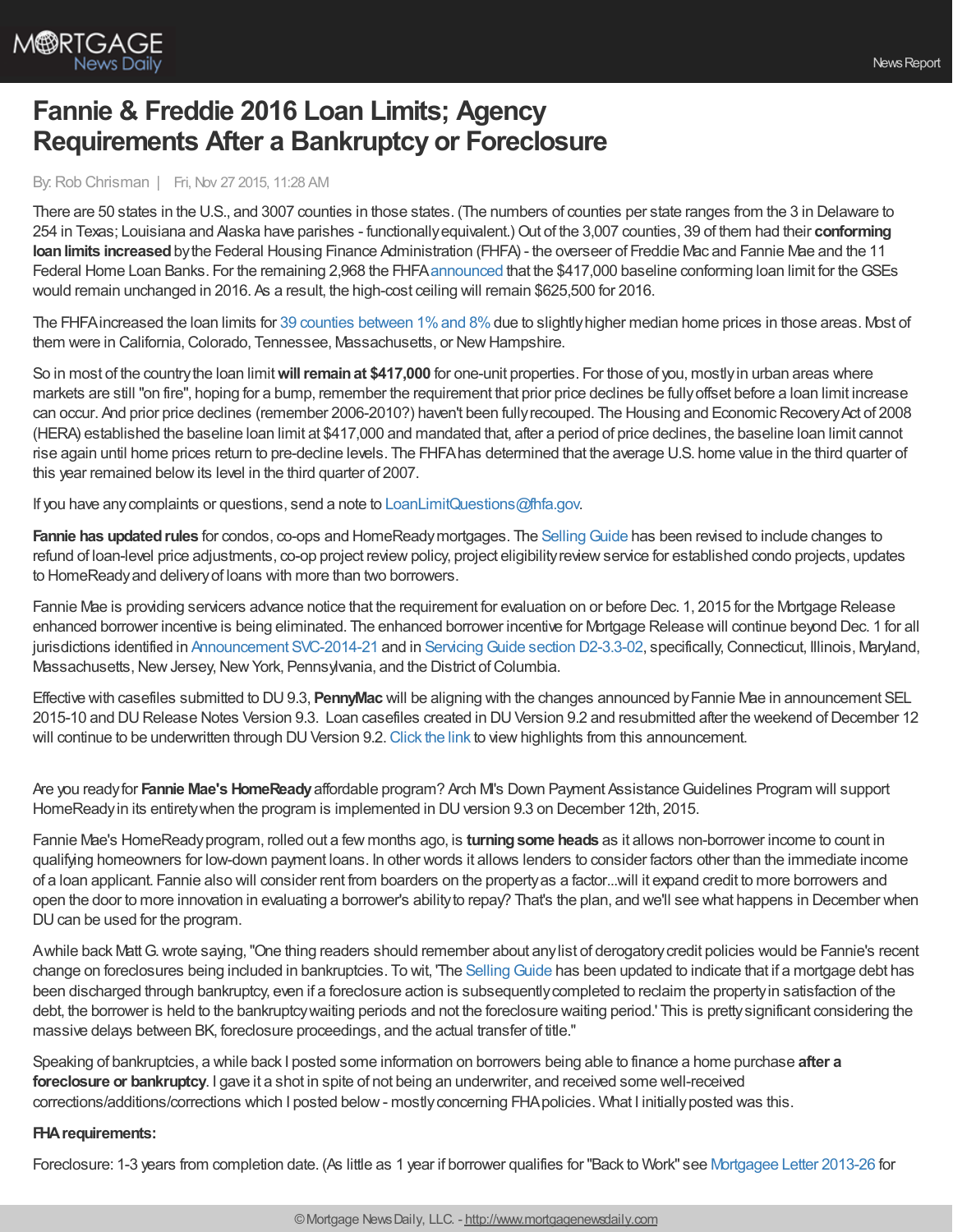## **M®RTGAGE** News Daily

#### qualifying criteria.)

Short Sale Deed-In-Lieu: 3 years from completion date.

Chapter 7 bankruptcy: 2 years from discharge date.

Chapter 13 bankruptcy: 2 years from discharge date. (Anything less than 2 years but greater than 1 year must be downgraded to a manual underwrite.)

#### **VArequirements:**

Foreclosure: 2 years for loan amounts < \$417,000 - 7 years for loan amounts > \$417,000.

Short Sale: 2 years for loan amounts < \$417,000 - 7 years for loan amounts > \$417,000.

Chapter 7 bankruptcy: 2 years for loan amounts < \$417,000 - 7 years for loan amounts > \$417,000.

Chapter 13 bankruptcy: 1 year if the repayment period has elapsed, 7 years for loan amounts > \$417,000. (Applicant must also receive written permission from the bankruptcy court/trustee to enter into a mortgage transaction - if not minimum waiting period is 2 years.)

#### **USDArequirements:**

Foreclosure: 3 years from completion date.

Short Sale: 3 years from completion date.

Chapter 7 bankruptcy: 3 years from discharge date, 1-year possibilitywith proven extenuating circumstances.

Chapter 13 bankruptcy: 1 year of the repayment period has elapsed. (Applicant must also receive written permission from the bankruptcy court/trustee to enter into a mortgage transaction - if not minimum waiting period is 2 years.)

#### **Conventional:**

Foreclosure: 7 years from completion date, 3-year possibilitywith proven extenuating circumstances.

Short Sale: 4 years from completion date, 2-year possibilitywith proven extenuating circumstances.

Chapter 7 bankruptcy: 4 years from discharge or dismissal date, 2-year possibilitywith proven extenuating circumstances.

Chapter 13 bankruptcy: 2 years from discharge date 4 Years from dismissal date, 2-year possibilitywith proven extenuating circumstances.

Jonathan R. sent,"Just a note on the FHArequirements for a short sale. If the borrower was current at the time of the short sale &had no 30 daylate payments in the 12 months prior to the short sale, there is no mandatory3 year waiting period. The 3 year waiting period only applies if theywere delinquent on the mortgage. There is no waiting period as long as the veteran's overall credit is good."

Michael U."VAhas no setwaiting period for a short sale. This is a common overlaywhich is accepted as a guideline but is an overlay. The 7 years wait for high balance is most certainlyan overlayand not a common one. For FHAyou can actuallyobtain a mortgage while in chapter 13 if you have made 1 years' worth of payments and you have approval from the bankruptcy trustee. Lastly you forgot the unicorn scenario: being able to obtain an FHAloan 1 dayafter short sale of you can prove you did not short sale to take advantage of the market - i.e., your job relocated you and you must sell your home at the current market values."

Greg H. sent"On FHAShort Sales there is a provision for doing a purchase with FHAFinancing with no wait period after a Short Sale if a) the short sale was not financed with FHAloan, and b) the borrower was not 30 days late on mortgage or housing payment in the last 12 months."

Don't forget thatHUDreleased an [updated](http://portal.hud.gov/hudportal/documents/huddoc?id=15-15ml.pdf) policythat allows **reverse mortgage servicers** the abilityto permit a surviving non-borrowing spouse to stay in their home if the mortgage was originated prior to August 4<sup>th</sup>, 2014. Part of the decision is due to multiple lawsuits that were filed on behalf of surviving spouses and advocates have applauded HUD on the new policy. An eligible surviving non-borrowing spouse includes a non-borrowing spouse who was legallymarried or engaged in a committed relationship with the borrower, resides or resided in the propertyas their primaryresidence at the origination and duration of the HECMand who is able to obtain -within 90 days following the death of the last surviving borrower - good, marketable title to the property or legal right to remain in the property for life.

Southern California's **MountainWest Financial** announced itwill no longer require a 12 month waiting period after the discharge of a Chapter 13 Bankruptcyin order to provide FHAfinancing. This will require a manual downgrade if the date of the Borrower's bankruptcy discharge as reflected on the bankruptcydocuments is within two years from the date of case number assignment.Contact your Rep for